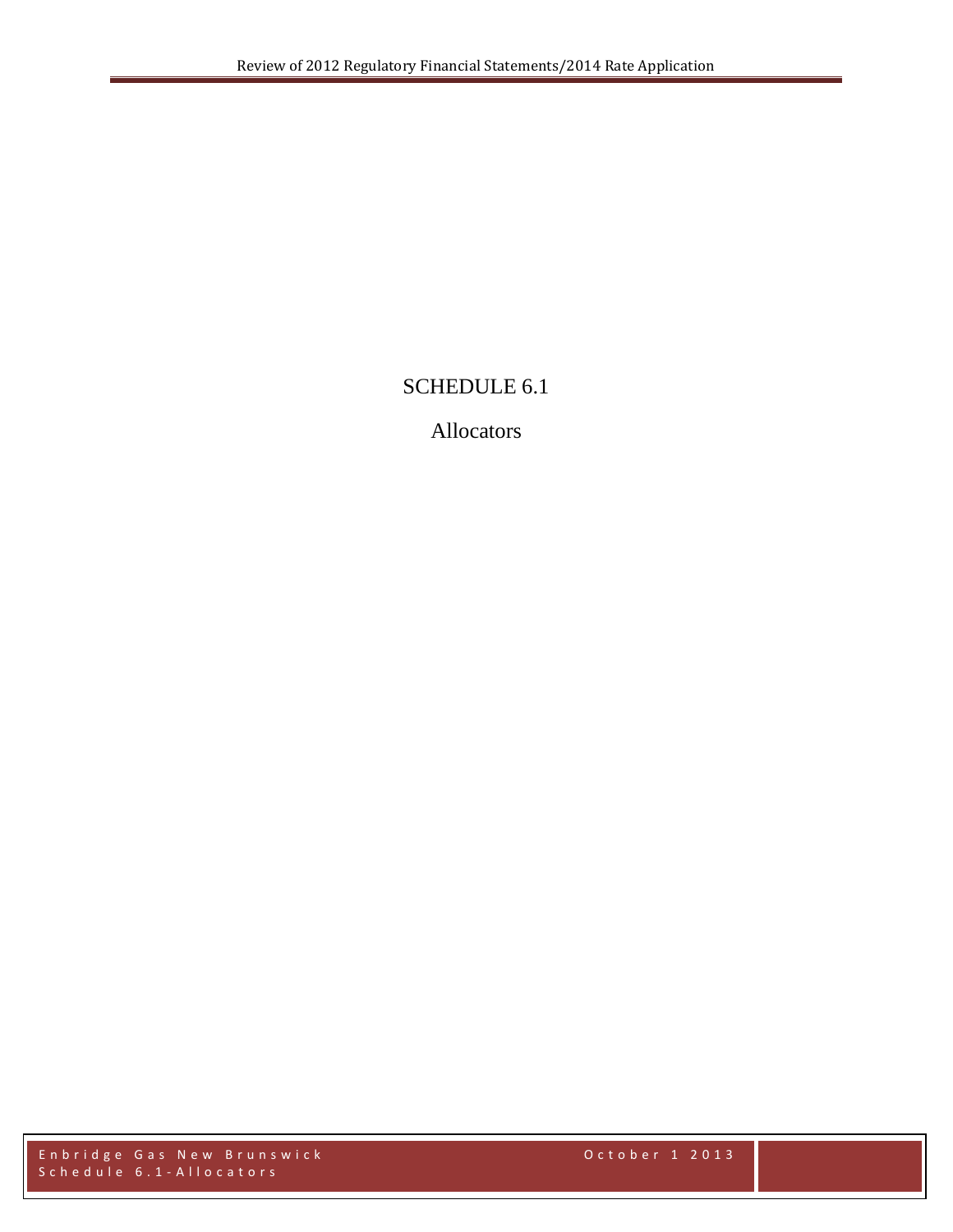*E - External Allocation Factors - based on direct knowledge from data in the utility's accounting and other records*

*I - Internal Allocation Factors - based on some combination of external allocation factors, previously directly assigned costs and other internal allocation factors.*

| <b>Allocator Name</b>        | <b>Description</b>                                                                                                                                                                                                                                                                                                |
|------------------------------|-------------------------------------------------------------------------------------------------------------------------------------------------------------------------------------------------------------------------------------------------------------------------------------------------------------------|
|                              |                                                                                                                                                                                                                                                                                                                   |
| <b>Functional Allocators</b> |                                                                                                                                                                                                                                                                                                                   |
| <b>DIST</b>                  | 100% Functionalized to Distribution and is considered to be directly related to the Distribution<br>System $(E)$                                                                                                                                                                                                  |
| DIST PT                      | based on Distribution Plant and has a Demand and a Customer component. Each component<br>of Distribution Plant is allocated to either Demand or Customer or a combination of both and<br>the overall total Distribution Plant allocation for Demand & Customer form the percentages<br>used in this allocator (I) |
| <b>LABOR</b>                 | total labour amount, allocated between Distribution and Onsite. Based on a review of total<br>O&M labour costs in each cost centre, labour was determined to be asssociated with either the<br>Distribution or Onsite functions (I)                                                                               |
| O&MXGAS                      | total operating expenses (less any gas related O&M ie. gas nomination services), allocated<br>between Distribution and Onsite based on a review of total O&M expenses to deterimine the<br>drivers of expenditures within each cost centre (1)                                                                    |
| <b>ONSITE</b>                | 100% Functionalized to Onsite, which refers to the costs associated with a customer on the<br>system (onsite includes a portion of service lines, meters and regulators installed on-site at the<br>customer's premises) (E)                                                                                      |
| <b>PLANT</b>                 | total amount of Distribution Plant, allocating 100% of the costs to Distribution (1)                                                                                                                                                                                                                              |
| <b>RevRegxGas</b>            | total revenue requirement (less gas related revenue requirement), allocated to Distribution and<br>Onsite based on the % of return on rate base & regulated expenses in each category (I)                                                                                                                         |

| <b>Classification Allocators</b> |  |
|----------------------------------|--|
|----------------------------------|--|

| CUST              | based on costs that vary with specific customer requirements, the number of customers, or<br>both (such as meters and service lines) - (100% classified to Customer) $(E)$                                                                                                                                        |
|-------------------|-------------------------------------------------------------------------------------------------------------------------------------------------------------------------------------------------------------------------------------------------------------------------------------------------------------------|
| <b>DEMAND</b>     | based on costs associated with design day demand (100% classified to Demand) $(E)$                                                                                                                                                                                                                                |
| <b>DISTLABOR</b>  | labour costs that are attributable to the distribution system, contains a Demand and Customer<br>component (I)                                                                                                                                                                                                    |
| <b>DISTOnlyPT</b> | based on the portion of Distribution Plant that is considered to be Demand driven (to meet<br>design day demand). Includes mains, measurement & regulation assets $(1)$                                                                                                                                           |
| <b>DISTPT</b>     | based on Distribution Plant and has a Demand and a Customer component. Each component<br>of Distribution Plant is allocated to either Demand or Customer or a combination of both and<br>the overall total Distribution Plant allocation for Demand & Customer form the percentages<br>used in this allocator (I) |
| MAINS             | assumes 44% classification to Customer (to meet the minimum system requirements) and<br>56% classification to Demand (to meet peak demand needs) $(E)$                                                                                                                                                            |
| MAIN&SERVICE      | based on the mains and services portion of Distribution Plant and contains a Demand and<br>Customer component (I)                                                                                                                                                                                                 |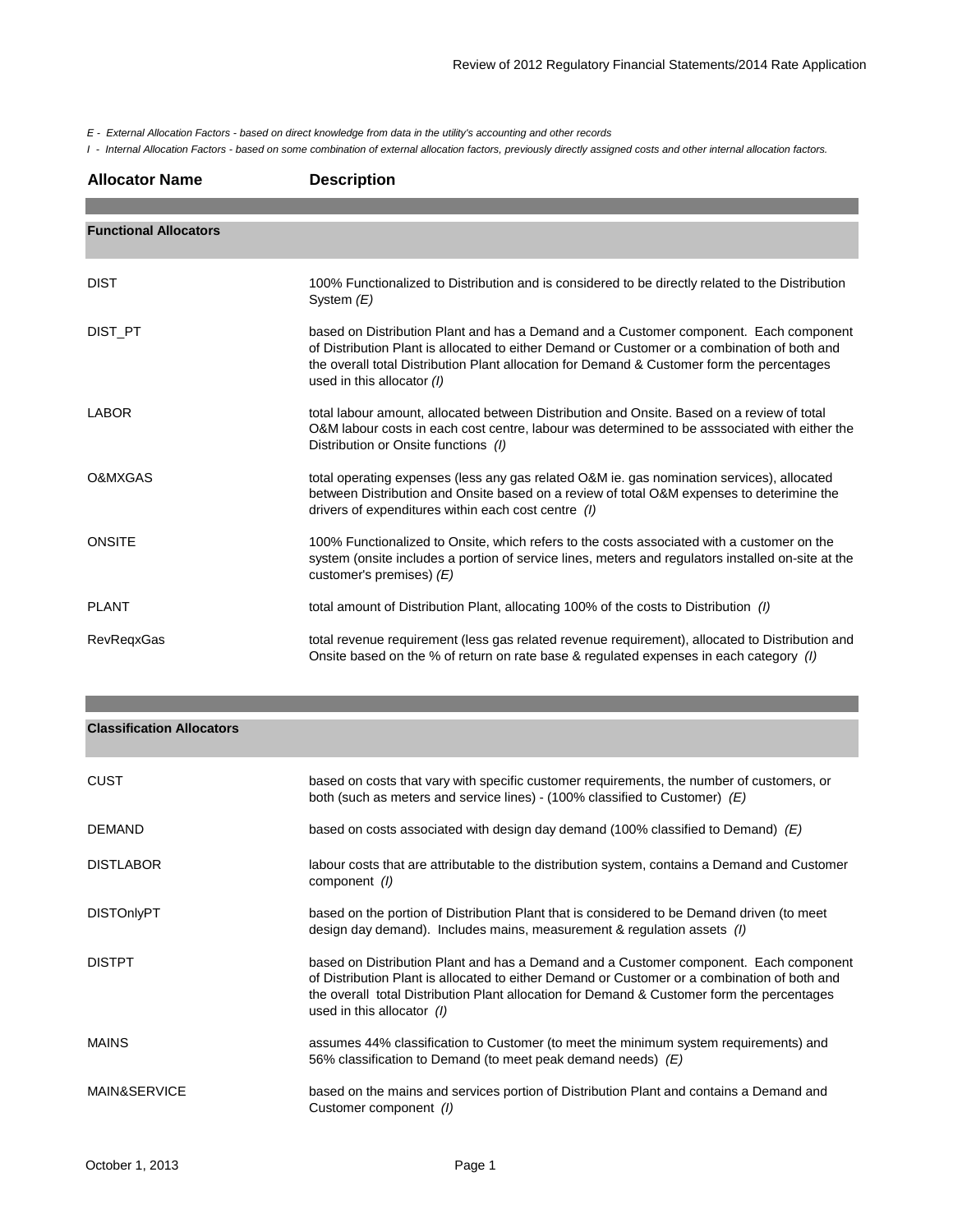*E - External Allocation Factors - based on direct knowledge from data in the utility's accounting and other records*

*I - Internal Allocation Factors - based on some combination of external allocation factors, previously directly assigned costs and other internal allocation factors.*

| <b>Allocator Name</b> | <b>Description</b>                                                                                                                 |
|-----------------------|------------------------------------------------------------------------------------------------------------------------------------|
|                       |                                                                                                                                    |
| RevReg Dist           | based on the portion of the revenue requirement that is driven by Distribution and contains a<br>Demand and Customer component (I) |

| <b>Demand Allocators</b> |                                                                                                                                                                                                                                                      |
|--------------------------|------------------------------------------------------------------------------------------------------------------------------------------------------------------------------------------------------------------------------------------------------|
| Delivery_Rev             | percentages are established based on the breakdown of forecasted distribution revenue by<br>rate class $(E)$                                                                                                                                         |
| DISTLABOR-D              | labour costs that are considered to be attributed to the distribution system - includes only the<br>Demand component based on a review of O&M labour costs (I)                                                                                       |
| DISTO&MXGAS-D            | total O&M expenses that are considered to be driven by Distribution are allocated based on<br>each expense group's allocators - includes only the Demand component (1)                                                                               |
| DISTPT-D                 | based on the portion of Distribution Plant that is attributed to Demand (1)                                                                                                                                                                          |
| MainsDemand              | based on the Calculated peak design day - No amount allocated to Small General $(E)$                                                                                                                                                                 |
| Peak                     | calculated peak design day (the 24-hour period where there is the maximum amount of system<br>demand). Based on forecasted consumption with adjustments for forecasted weather (degree<br>days) $(E)$                                                |
| RATEBASE                 | based on total rate base, where each component of rate base is allocated to Distribution or<br>Onsite based on the components' individual analysis. Overall a percentage is allocated to<br>each based on the sum of the components of rate base (I) |

| <b>Customer Allocators</b> |  |
|----------------------------|--|
|----------------------------|--|

| Billing       | Black & Veatch assumption based on prior client studies/experience. Allocator calculated<br>using 2014 average number of customers with a weighting to account for differences in<br>assumed billing costs between classes. Allocations based on interviews with billing,<br>professional judgment and advice from Black & Veatch (E) |
|---------------|---------------------------------------------------------------------------------------------------------------------------------------------------------------------------------------------------------------------------------------------------------------------------------------------------------------------------------------|
| Bills All     | Black & Veatch assumption based on prior client studies/experience. Calculated by<br>multiplying the average number of customers in the class by 12 (assumed number of bills per<br>customer per year) $(E)$                                                                                                                          |
| Delivery_Rev  | percentages are established based on the breakdown of forecasted distribution revenue by<br>rate class $(E)$                                                                                                                                                                                                                          |
| DISTLABOR-C   | labour costs that are considered to be attributed to the distribution system - includes only the<br>Customer component based on a review of O&M labour costs (I)                                                                                                                                                                      |
| DISTO&MXGAS-C | total O&M expenses that are considered Distribution driven are allocated to customer rate<br>classes based on each expense group's allocators - includes only the Customer component<br>(1)                                                                                                                                           |